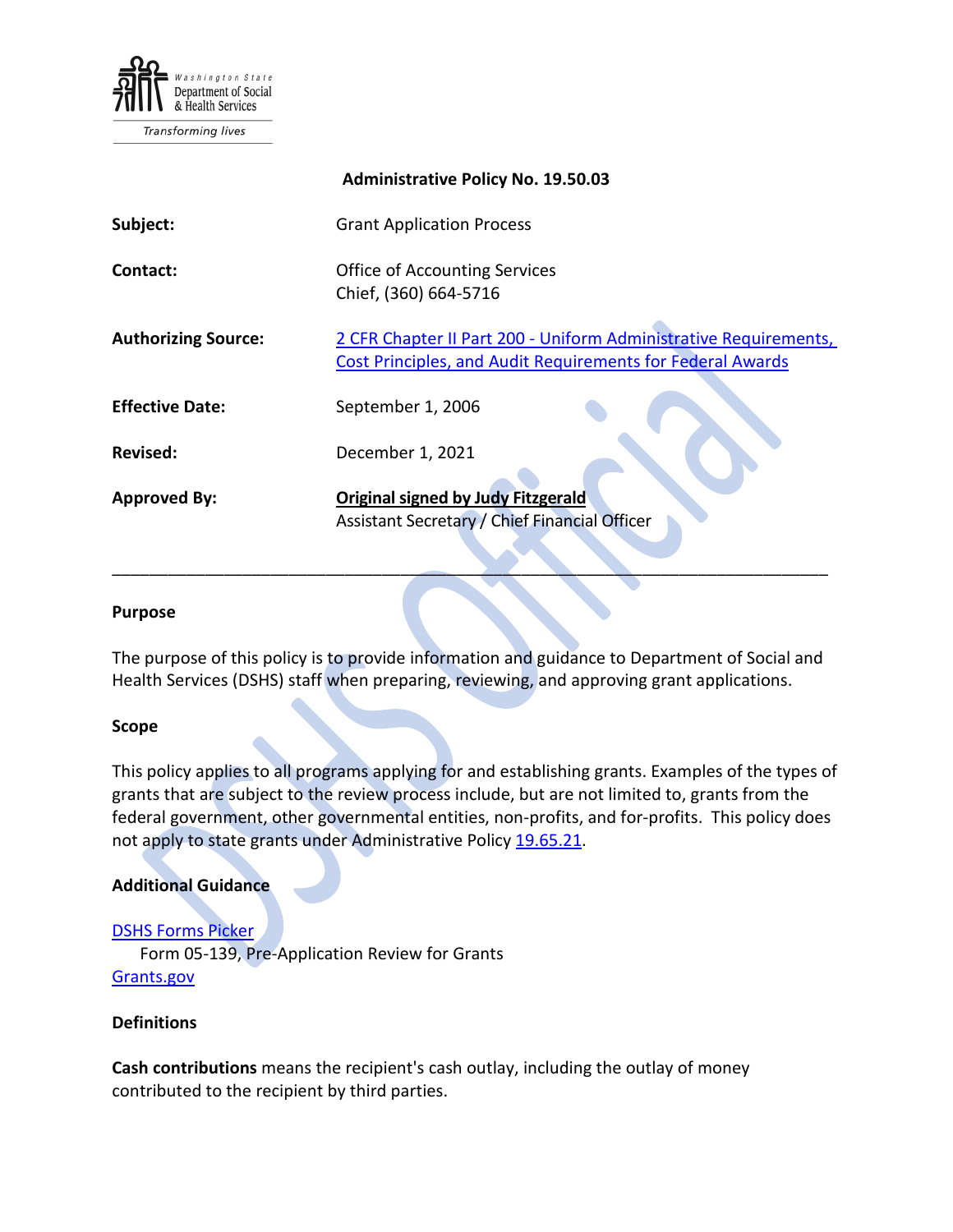**Grants** are funds given (granted) to DSHS by other entities for specific purposes. These funds may be used directly by DSHS or passed through to other service providers.

**Grant application** is a proposal or request submitted to an entity outside DSHS to obtain funds for either a new or existing program.

**Granting agency** is any entity or agency that gives a grant to DSHS. Granting agencies are typically federal, but grants can also be received from state/local agencies, non-profit and forprofit organizations.

**Indirect costs** are both program and agency-wide costs incurred to administer the grant and are costs not related to the performance of a specific service. Indirect costs are incurred for common or joint purposes and may support multiple programs. These costs benefit more than one cost objective and cannot be identified with a particular final cost objective without effort disproportionate to the results achieved. After direct costs have been determined and assigned directly to federal awards and other activities as appropriate, indirect costs are those remaining to be allocated to benefited cost objectives. A cost may not be allocated to a federal award as an indirect cost if any other cost incurred for the same purpose, in like circumstances, has been assigned to a federal award as a direct cost. (See [2 CFR Chapter II Part 200\)](http://www.gpo.gov/fdsys/pkg/FR-2013-12-26/pdf/2013-30465.pdf)

**Matching** or **Cost Sharing** is the requirement to provide contributions (usually non-federal) of a specified amount or percentage to match awards. Matching may be in the form of allowable costs incurred or third party in-kind contributions.

**Program** means the affected DSHS programs, including the division, office, or staff designated by the assistant secretary or division director as being responsible for compliance with this policy.

**Third party in-kind contributions** mean the value of non-cash contributions provided by nonfederal third parties. Third party in-kind contributions may be in the form of real property, equipment, supplies, and the value of goods and services directly benefiting and specifically identifiable to the project or program. *DSHS is not a third party and cannot provide in-kind contributions toward the grants it receives.*

**Unanticipated receipts** is money received which has not been appropriated by the legislature. The governor has the authority to approve the allotment of such money within the guidelines of the intent in which they were received.

# **Policy**

Prior to submission, all grant applications must be reviewed by the fiscal program manager (FPM) or designee and Office of Accounting Services (OAS) to determine the potential financial impact to the program, division, and the department. This review includes ensuring each grant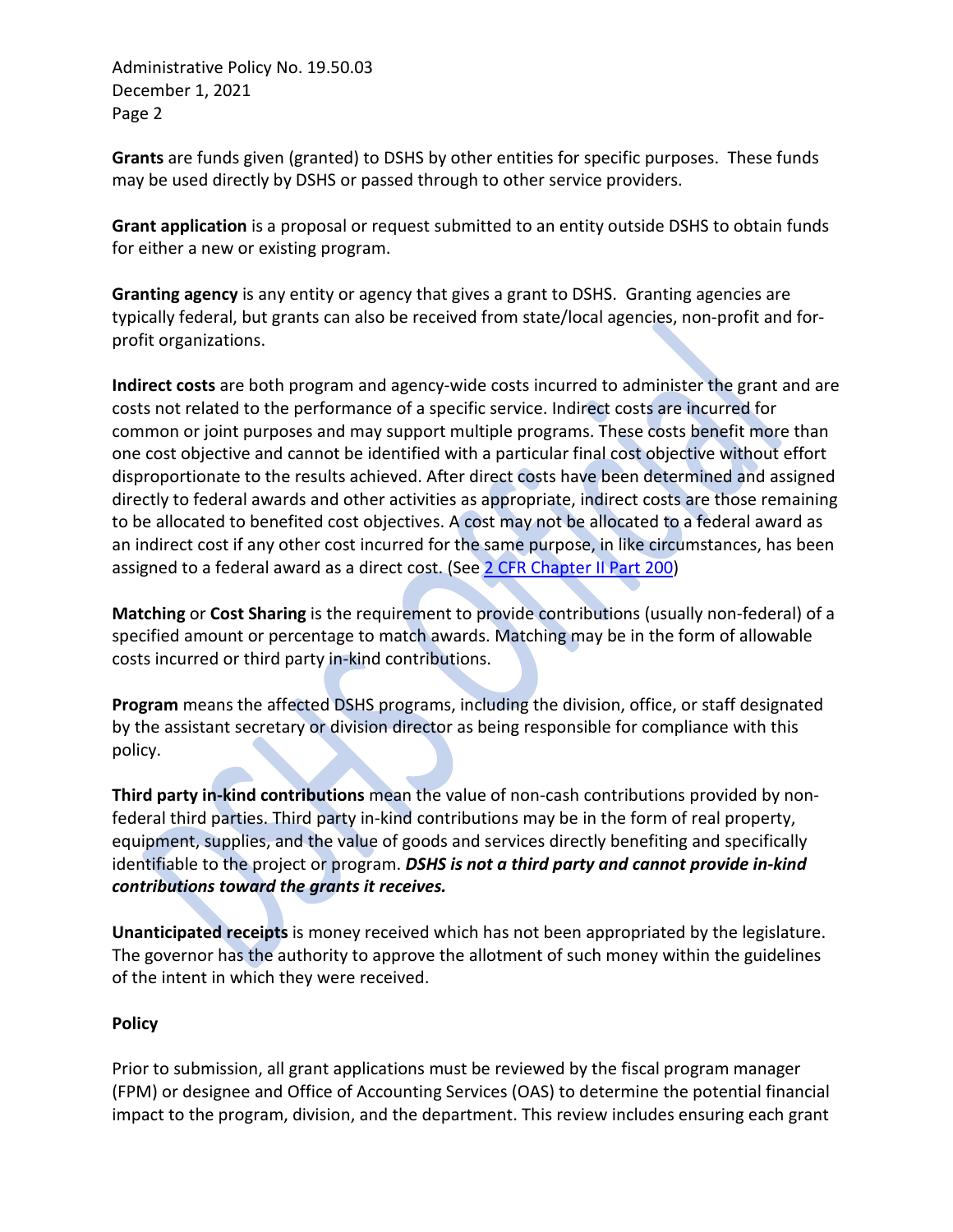participates in the agency-wide allocation of indirect costs and addressing any other issues noted during the review.

# *I. Determination of indirect costs*

- **A. All grant applications must include a request for an appropriate amount of funds for program agency-wide indirect costs. If the grant does not allow, or limits program or agency-wide indirect costs, programs must provide, with the grant application, the granting authority's guidelines on indirect costs or an explanation of why indirect costs are not budgeted.**
- **B. Indirect costs shall be determined as follows:**
	- 1. Agency-wide indirect costs and FTEs will be determined using the estimate provided by OAS and communicated to programs through a memorandum.
	- 2. Program indirect costs are calculated based on the program's cost allocation plan.
	- 3. Indirect costs cannot exceed the amount allowed by federal regulations or guidelines. If calculated indirect costs exceed federal guidelines, those unallowable amounts must be accounted for and charged to state only funds. If your granting authority does not allow indirect costs, or if a program chooses not to include indirect costs in the grant application, those costs must still be included in the program's cost allocation plan and charged to state only funds.
- **C. All grants must have calculated indirect costs identified and must be included in the agency-wide allocation base and the DSHS Public Assistance Cost Allocation Plan (PACAP).**

# *II. Grant application reviews*

- **A. Federal grant applications must include the Unique Entity Identification (UEI) number. The UEI number is a 12-character unique number assigned to all entities (public and private companies, individuals, institutions, or organizations). The UEI number for all of DSHS is SEYQXMXJLUP5.**
- **B. Grant applications must be submitted (either electronically or hard copy) to the FPM for review at least seven business days prior to the due date of the grant. The seven-day period is for both the FPM and OAS to perform their required reviews.**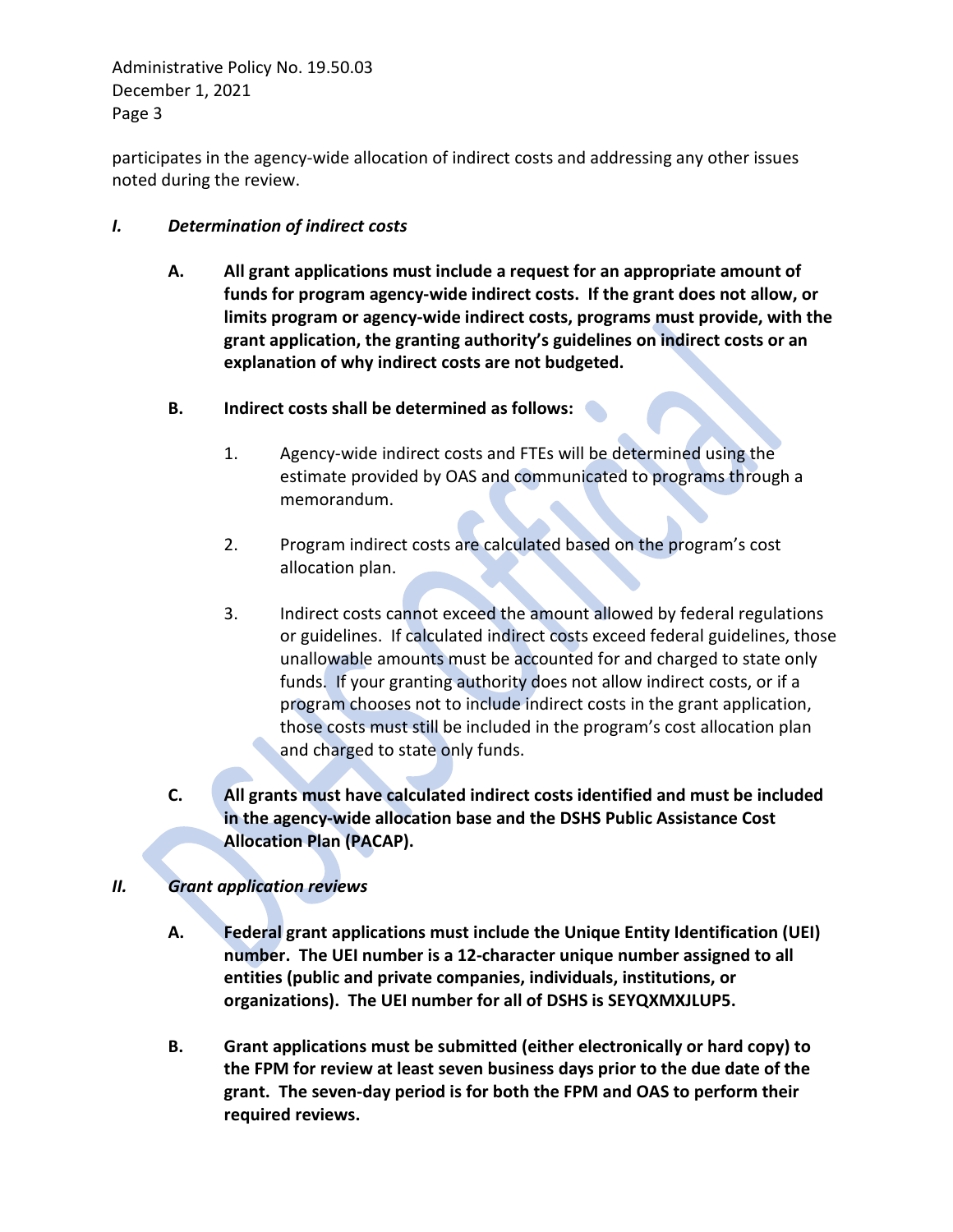- 1. DSHS Form 05-139 *Pre-Application Review for Grants* must be used to document the review.
- 2. Copies of all grant applications must be sent to OAS.
- **C. OAS must review all grant applications within three business days of receipt to ensure the grant application includes an adequate request for agency-wide indirect costs or an explanation of why none are budgeted.**
- **D. OAS must document its review of the grant application, along with any recommendations, via e-mail to the originating FPM.**
- **E. FPMs should not submit a grant application to the awarding entity until they have received a notice of OAS review.**
- *III. Notification of approved grants*
	- **A. Upon receipt, copies of all grant approval letters must be forwarded to OAS.**
	- **B. The program will work with the central budget office (CBO) to determine if the agency must submit an unanticipated receipt request or a decision package to increase spending authority to the Office of Financial Management (OFM).**

# **Procedures**

# *I. To prepare and submit a grant application*

- **A. FPMs or program managers prepare a draft grant application and:**
	- 1. Include a budget for program indirect costs associated with the program or an explanation of why indirect costs are not included.
		- a. Programs must use the methodology approved in the PACAP to allocate the indirect costs to the grant.
		- b. If the calculated indirect costs exceeds the amount allowable by the grantor, the remaining indirect costs must be charged to state funds.
		- c. If your granting authority does not allow indirect costs, or if a program chooses not to include indirect costs in the grant application, those costs must still be included in the program's cost allocation plan and charged to state only funds.
	- 2. Verify the following have been assessed: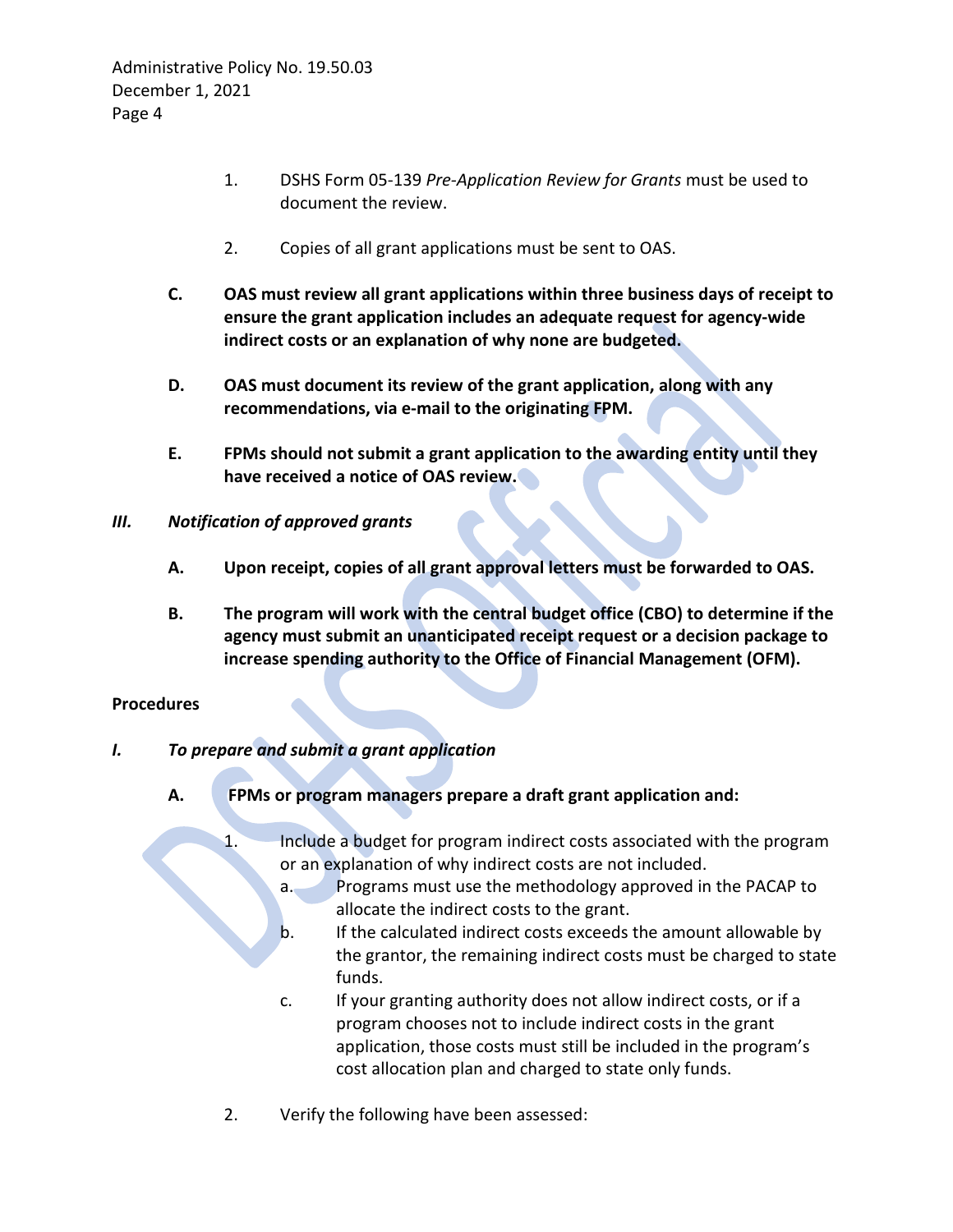- a. Potential fiscal impacts.
- b. Reasonableness of fiscal estimates.
- c. Appropriateness of the FTE staffing model. The CBO staffing model should be used by programs.
- d. Appropriateness of the match requirements (including in-kind contributions).
- 3. Forward a draft grant application and DSHS Form 05-139 via e-mail to the OAS grants manager for review.
	- a. This draft should contain enough reasonable documentation to support the inclusion or exclusion of agency indirect costs.
- 4. OAS Grants Manager:
	- a. Reviews the grant application packet.
	- b. Confirms the agency-wide indirect costs are included in the grant application, or determines if the rationale for why indirect costs are not included is appropriate.
	- c. Documents other comments on the draft grant application or on DSHS Form 05-139.
	- d. Returns the draft grant application and DSHS Form 05-139 via email to the originating FPM and Program Manager within three working days of receipt.
- 5. FPM or program manager finalizes the grant application by:
	- a. Incorporating comments from OAS, where appropriate.
	- b. Submitting the grant application packet.

# *II. To process a grant approved by the granting authority*

# **A. FPM or Program Manager:**

- 1. Sends a copy of the official notification documents and grant award to the OAS Senior Financial Coordinator.
- 2. Recommends the account coding structure to be used for recording grant expenditures and follows the normal process for making account coding changes to OAS.
- 3. Adds to the written PACAP, if necessary.
- **B. The OAS Senior Financial Coordinator:**